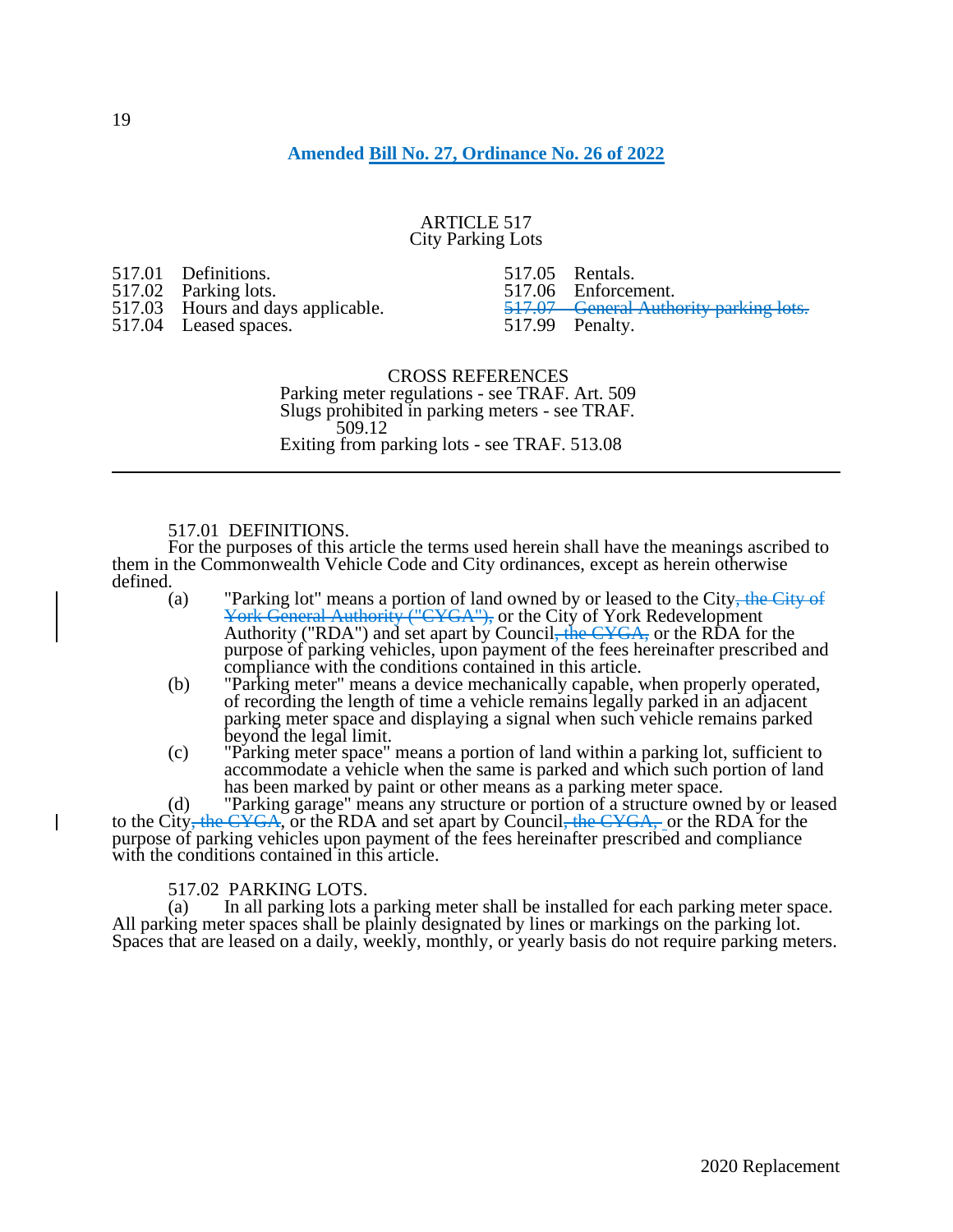(b) Parking meters shall be placed upon the parking lot immediately adjacent or next to each designated parking meter space and in such manner as to show or display by a signal that the parking meter space controlled by such parking meter is or is not legally occupied. Each parking meter shall indicate by a proper legend the established legal parking time, the fees or charge therefor and when in operation, shall also indicate on or by its dial or pointer the duration of the period of legal parking, any illegal or overtime parking.

Every vehicle parked in any parking lot shall be entirely within the painted lines of the parking space. If the vehicle is parked in a designated parking meter space, the end of such parked vehicle must be at or immediately adjacent to the parking meter controlling such parking meter space.

(d) Upon parking any vehicle in a parking meter space at any time during which the provisions of this article are in effect, the operator thereof shall upon entering the designated parking meter space, immediately deposit or cause to be deposited a coin or coins of United States currency in the designated slot of the parking meter controlling such parking meter space, and, in a manually operated parking meter, operate any handle or other mechanical device necessary to start operation of the parking meter, or make payment with a credit/debit card. Upon the deposit of such coin or coins, or credit/debit card payment, and the placing of the parking meter in operation such parking meter space may be lawfully occupied by any vehicle during the period of time as indicated on the parking space. Each parking meter shall indicate by a proper legend the established legal parking and the monetary fee payable for such parking. The rate to be charged shall be one dollar (\$1) per hour as designated on the parking meter controlling the parking meter space.

(e) The coin or coins, or credit/debit card payment, required by this article to be deposited in the parking meters are hereby levied and assessed as fees to provide for the cost of supervising and regulating the space, supervision, protection, inspection, installation, operation, maintenance, enforcement and control and use of the aforesaid parking meters.

(f) No owner or operator of any vehicle shall cause, allow or permit such vehicle to be parked overtime or beyond the period of the legal parking time established for any parking lot.

(g) No person shall deposit or cause to be deposited in any parking meter a coin for the purpose of increasing or extending the parking time of any vehicle beyond the legal parking time established for any parking lot.

(h) No person shall deposit or cause to be deposited in any parking meter any slug, device or metallic substitute for a coin of the United States.

(i) No person shall deface, injure, tamper with, open or willfully break, destroy or impair the usefulness of any parking meter installed under the provisions of this article.

(j) No person shall drive any vehicle in such parking lots or parking garages on any other than the designated driveways, and then drive in the direction only as indicated by signs.

(k) No person shall drive a vehicle on any roadway in such parking lots and parking garages at a speed greater than five miles per hour.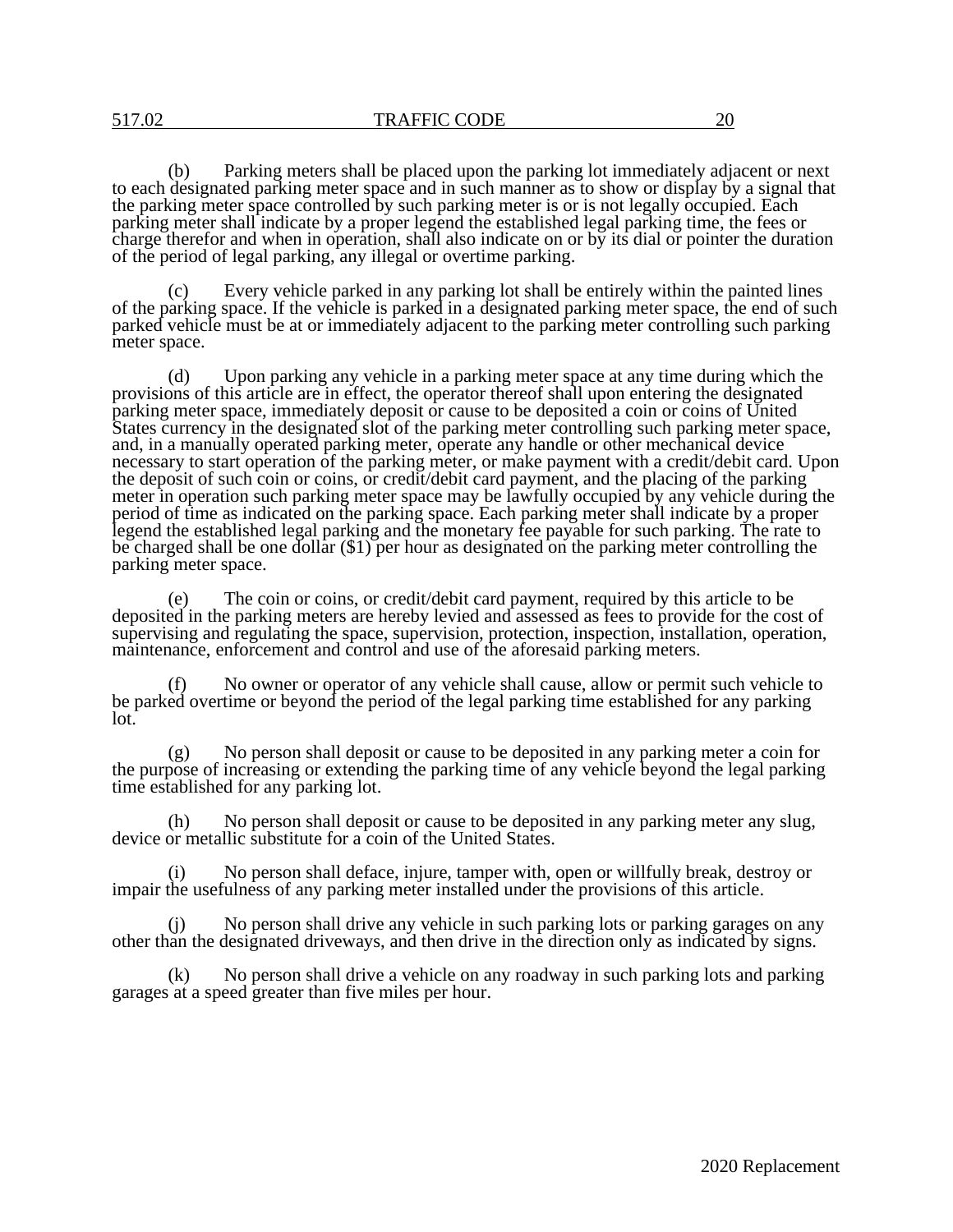| $\mathfrak{D}1$<br>◢ | <b>City Parking Lots</b> | 5170 |
|----------------------|--------------------------|------|
|                      |                          |      |

(l) No vehicle shall be parked and left unattended on any roadway in any of such parking lots and parking garages.

(m) No person shall enter or leave any parking lots and parking garages at other than the designated entrances and exits either with a motor vehicle or as a pedestrian.

(n) No person shall use any portion of any parking lots and parking garages in a manner as to endanger the person or property of another.

(o) No person shall use any of such parking lots and parking garages as a place for the buying or selling of merchandise of any kind.

(p) No person shall distribute literature or throw handbills in any parking lots and parking garages or into any vehicle while parked in such parking lots and parking garages.

No person shall drive a vehicle through any parking lots and parking garages as a thoroughfare from one highway to another.

(r) No person other than the lessees or person designated by them shall park any vehicle in any leased parking spaces.

(s) No person shall throw, deposit or place in or on any parking lots and parking garages any nails, tacks, crockery, scrap iron, glass, tin, wire or any other article or things liable to cause puncture to the tires of vehicles.

(t) Except for persons parking vehicles lawfully bearing a handicapped or severely disabled veteran registration plate or displaying a handicapped or severely disabled veteran parking placard when such vehicles are being operated by or for the transportation of a handicapped person or a severely disabled veteran, no person shall park a vehicle on public or private property reserved for a handicapped person or a severely disabled veteran which property has been posted with a sign indicating that vehicles parking in violation of this subsection may be towed and stating the penalty amount for violation hereof. The designation of areas within the City parking lots for posting shall be by executive order signed by the Mayor which shall state the penalty amount for violation thereof. (Ord. 12-2016. Passed 5-17-16.)

517.03 HOURS AND DAYS APPLICABLE.

(a) Parking on any parking lot is hereby exempted from the provisions of this article on Sundays and on the following holidays: New Year's Day, Memorial Day, Independence Day, Labor Day, Armistice Day, Thanksgiving Day, Christmas Day and such other holidays as may hereafter be designated by the Mayor.

(b) On all days except as provided in subsection (a) hereof, parking of vehicles on parking lots, except those for which a specific parking time has been designated by the Mayor or which are in continuous operation for a twenty-four hour period and have signs posted in the entrances to each such parking lot to advise motorists, is hereby limited to the period of time designated in Section 517.02(d).

(Ord. 12-2016. Passed 5-17-16.)